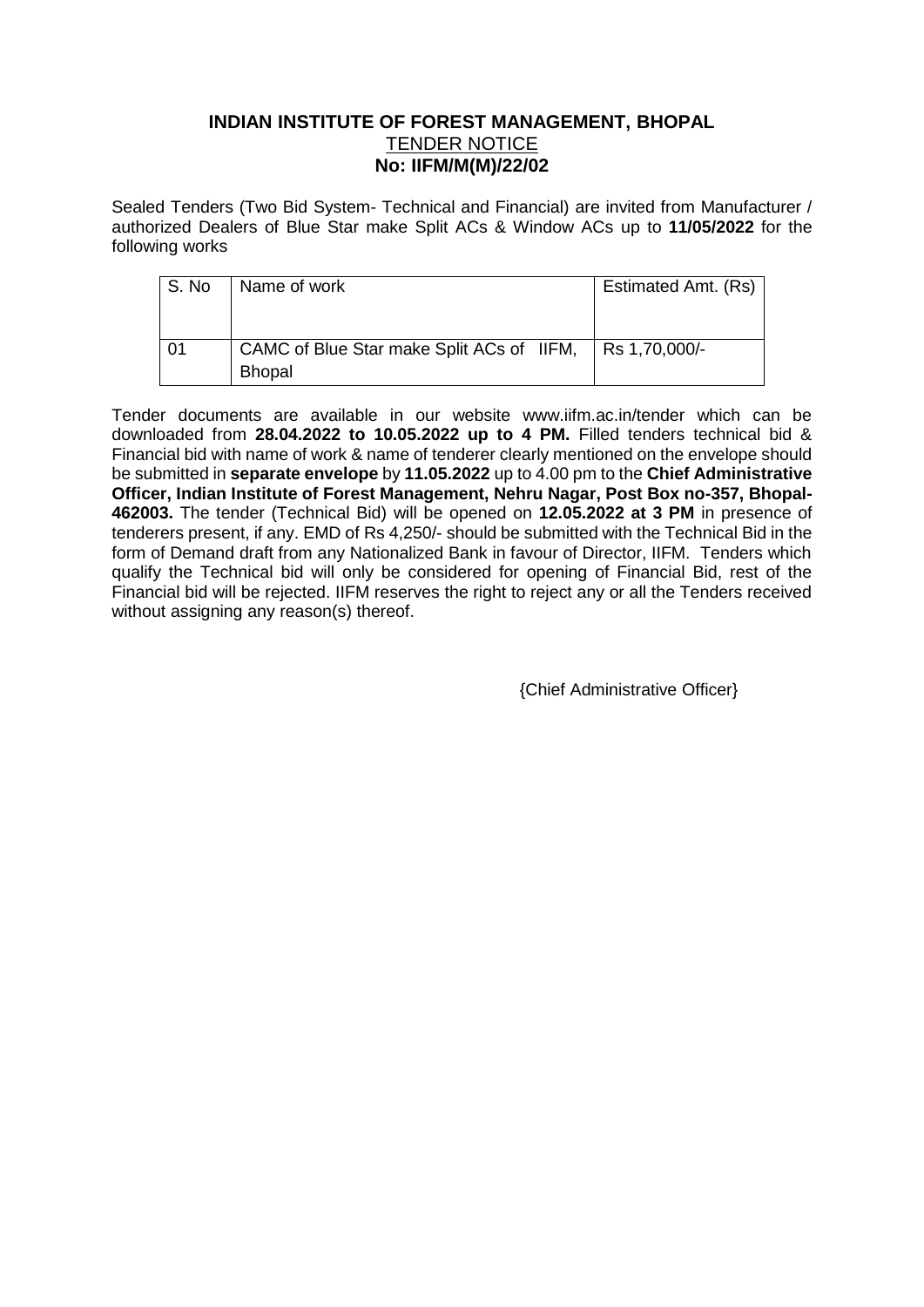## **INDIAN INSTITUTE OF FOREST MANAGEMENT**

(Tender No.IIFM/M(M)/22/02)

### TENDER FORM FOR

# **Comprehensive Annual Maintenance Contract of Blue Star Make ACs of IIFM Bhopal**

### **TECHNICAL BID**

(Do not write the amount here. Amount must be mentioned in the FINANCIAL BID)

- 1. Name of Firm :
- 2. Office Address with Phone Nos:

(Please tick mark the following columns appropriately)

| S.No | <b>Particulars</b>                           | Yes | No. | Enclosures No |
|------|----------------------------------------------|-----|-----|---------------|
| 01   | Copy of currently valid Registration         |     |     |               |
|      | Certification                                |     |     |               |
| 02   | Copy of certificate of currently valid       |     |     |               |
|      | Manufacturer / authorized Dealership of Blue |     |     |               |
|      | <b>Star Make ACs</b>                         |     |     |               |
| 03   | Minimum three Experience of CAMC OF Blue     |     |     |               |
|      | Star Make ACs each amounting to              |     |     |               |
|      | Rs 70,000/- or more                          |     |     |               |
| 04   | Whether EMD deposited or not                 |     |     |               |
| 05   | Income Tax return for the last three years   |     |     |               |
| 06   | GST No (Copy to be enclosed)                 |     |     |               |
| 07   | PAN no (Copy to be enclosed)                 |     |     |               |

Proof of all above documents duly self attested with seal, EMD of Rs 4,250/-in the form of DD in favour of Director, IIFM may be submitted along with the technical bid.

Note: All documents should be enclosed in the above sequence properly.

Place:

Date:

{Name & Signature of the Contractor with seal and address}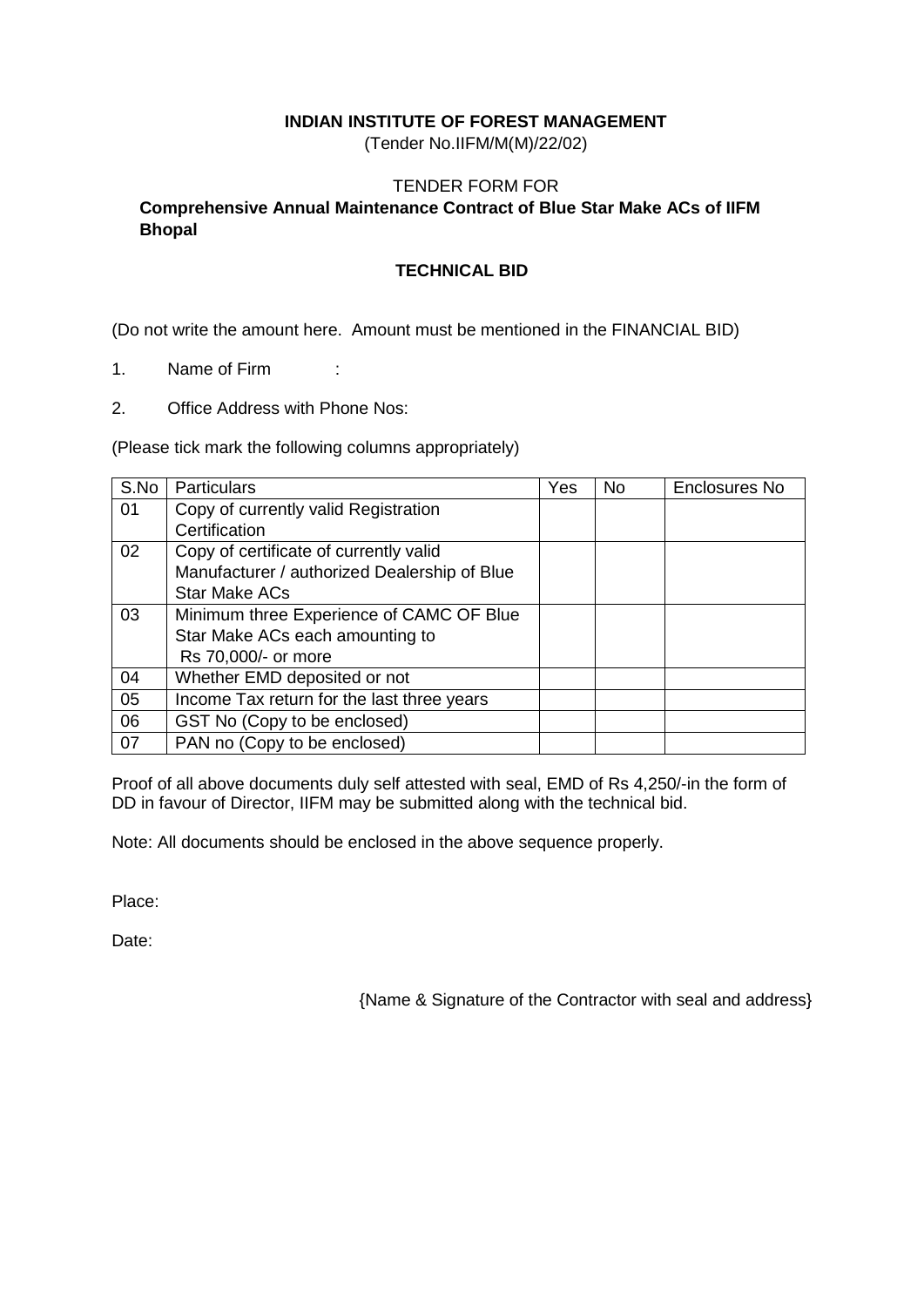#### **INDIAN INSTITUTE OF FOREST MANAGEMENT, BHOPAL**

#### **TERMS & CONDITIONS OF TENDER FOR MAINTENANCE CONTRACT**

- 01. The Rates quoted should be indicated in figures as well as in words and there should not be any overwriting as far as possible. Overwriting, if any should be initialed.
- 02. Each and every page of the Tender should be signed by the Tenderer before submission as a token of acceptance. Correction, if any, should be duly attested.
- 03. Rate quoted for each item should be inclusive of all Taxes/Duties, spares, cost of other materials, labor charges, Installation of Equipments at IIFM Campus.
- 04. **Earnest Money (Refundable) of Rs.4,250/-** should be submitted with the Tender. Tenders received without Earnest Money Deposit will not be considered.
- 05. The Director, IIFM, Bhopal, reserves the right to accept or reject any or all the tenders in full or part or to waive off any formality, minor deviations and omissions without assigning any reason(s). The Institute reserves the right to reject conditional Tenders/Tenderer's conditions at its discretion.
- 06. Submission of tender shall be treated as the acceptance of terms & conditions of the tender and any counter terms shall not be accepted.
- 07. On the award of contract the party has to execute an AMC agreement on Rs.100/- non judicial stamp paper in the prescribed format enclosed. The Security deposit of 10 % of the tendered amount as has to be submitted with the agreement.
- 08. In case of non-compliance of AMC order, Security deposit will be forfeited and the party is liable for being blacklisted for a period of 3 years. Also further action shall be taken at the costs of the party.
- 09. Payment will be made on quarterly basis after completion of services satisfactorily.
- 10. Quarterly servicing during the period of contract mentioned above should be done.
- 11. Additional visits should be made during the contract period, as and when required, in the event of any breakdown/malfunctioning of the equipment, on intimation in this regard by the customer.
- 12. Replacement of all spares and materials free of cost which are found defective and found necessary for the unit should be made.

14. The CAMC fee is payable on quarterly basis including on completion of the quarter the party has to submit their bill provided the performance is satisfactory.

15. Providing record chart of servicing, attending complaint for each equipment at the specific location of the AC machine